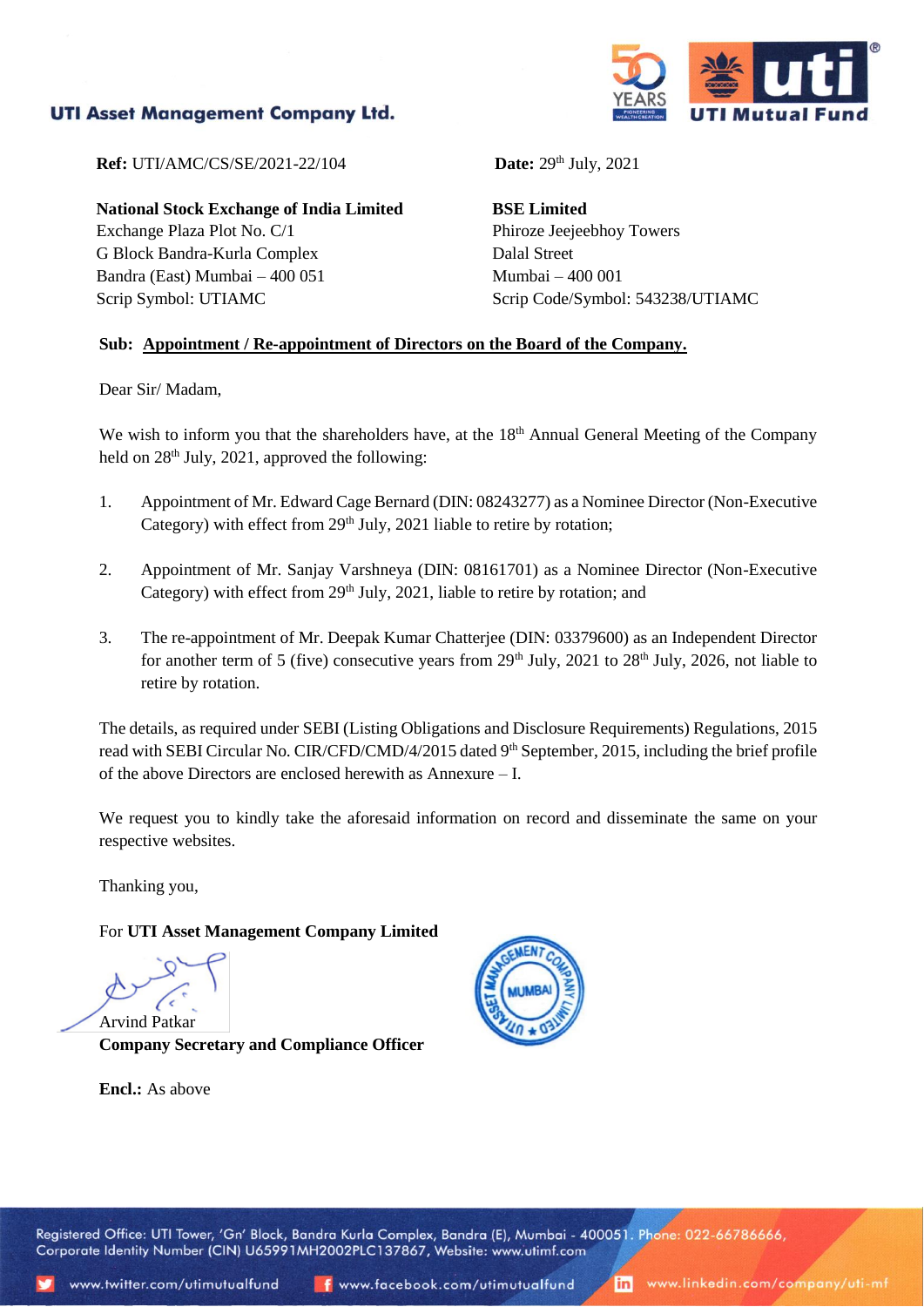## **Annexure I**

| Sr.<br>No. | <b>Particulars</b>                                                                             | <b>Details</b>                                                                                                                                                                                                                                                                                                                                                                                                                                                                                                                                                                                                                                                                                                                                    |
|------------|------------------------------------------------------------------------------------------------|---------------------------------------------------------------------------------------------------------------------------------------------------------------------------------------------------------------------------------------------------------------------------------------------------------------------------------------------------------------------------------------------------------------------------------------------------------------------------------------------------------------------------------------------------------------------------------------------------------------------------------------------------------------------------------------------------------------------------------------------------|
| 1.         | Reason<br>for<br>change<br>viz.<br>appointment,<br>resignation,<br>removal, death or otherwise | Appointment & Reappointment                                                                                                                                                                                                                                                                                                                                                                                                                                                                                                                                                                                                                                                                                                                       |
| 2.         | Date of appointment/cessation (as<br>applicable) $&$ term of appointment                       | 1.<br>Mr. Edward Cage Bernard (DIN: 08243277) -<br>Nominee of T Rowe Price International Ltd with<br>effect from 29 <sup>th</sup> July, 2021 liable to retire by<br>rotation;                                                                                                                                                                                                                                                                                                                                                                                                                                                                                                                                                                     |
|            |                                                                                                | Mr. Sanjay Varshneya (DIN: 08161701) - Nominee<br>2.<br>of Punjab National Bank with effect from 29th July,<br>2021 liable to retire by rotation; and                                                                                                                                                                                                                                                                                                                                                                                                                                                                                                                                                                                             |
|            |                                                                                                | 3.<br>Mr. Deepak Kumar Chatterjee (DIN: 03379600) -<br>Independent Director for 5 (five) consecutive years<br>from $29th$ July, $2021$ to $28th$ July, $2026$ not liable to<br>retire by rotation.                                                                                                                                                                                                                                                                                                                                                                                                                                                                                                                                                |
| 3.         | profile<br><b>Brief</b><br>of<br>(in<br>case                                                   | <b>Mr. Edward Cage Bernard:</b>                                                                                                                                                                                                                                                                                                                                                                                                                                                                                                                                                                                                                                                                                                                   |
|            | appointment                                                                                    | Mr. Edward Cage Bernard (DIN: 08243277) holds a<br>B.A. degree in Religious Studies from Brown University<br>and an MBA degree in finance from New York<br>University Leonard N. Stern School of Business. Prior to<br>joining our Company, he was associated with the TRP<br>group as a vice chairman, T Rowe Price Group Inc as a<br>director on the board and as a member of the firms<br>Management Committee. Currently, he is also associated<br>with T Rowe Price Group Inc as a senior advisor.                                                                                                                                                                                                                                           |
|            |                                                                                                | <b>Mr. Sanjay Varshneya:</b>                                                                                                                                                                                                                                                                                                                                                                                                                                                                                                                                                                                                                                                                                                                      |
|            |                                                                                                | Mr. Sanjay Varshneya (DIN: 08161701) holds a master's<br>degree in science specialising in Physics and is a CAIIB.<br>He is currently the General Manager Treasury Division<br>at Punjab National Bank and has been working with the<br>Bank for the last 19 years. He has a rich experience in<br>the treasury operations of over 11 years. In his earlier<br>roles at the Bank, he was leading as Branch Head and<br>Circle Head. He is an accomplished finance professional<br>with over 30 years of demonstrated history of work<br>experience in banking industry. He is an exceptional<br>leader, expert at interpersonal communications and<br>people management, problem-solver and craving to<br>perform under challenging environments. |